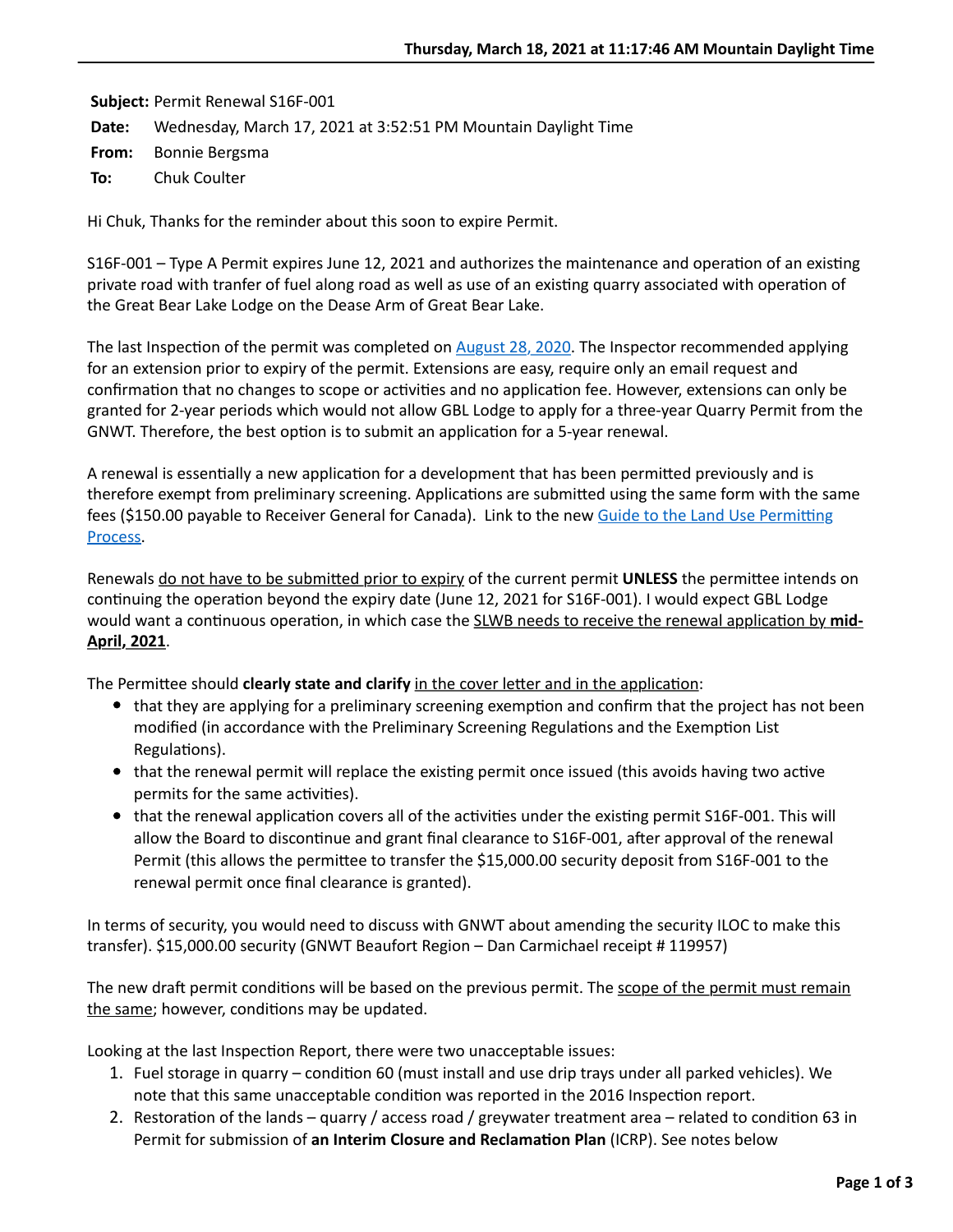Looking at the Issuance letter and Permit from S16F-001, there were a number of items that required update and resubmission or preparation and submission. I have listed each with some direction for each item in italics. Since the Licence and the Permit are both linked and associated with the operation of the Lodge, it is reasonable to assume that one set of management plans required by these authorizations could be and should be prepared. This is easier for the Proponent, the reviewers, the Inspectors and the Board.

- Condition 11: Submit External authorizations NWT Tourism Operators Licence; NWT Lands Quarry Permit; NWT Lease Agreement The NWT Tourism Operators Licence we can transfer over; the Quarry Permit will be posted when you receive it from GNWT; I don't believe the lease agreement is required to be posted
- Condition 12: Submit Annual Reports No Annual Reports have been submitted with the current Permit – The Application must include a 5year report on all items listed in this condition.
- Condition 38: update Waste Management Plan, and
- Condition 58: update Spill Contingency Plan These two plans were not updated; I have not looked at the overlap with the Licence Plans which also required some updates. It would be better to have one well-done Plan that meets requirements and Guidelines and includes all activities authorized under the Licence and Permit. Updates to these Plans should be made to the versions associated with the Licence.
- Condition 63: submit Interim Closure and Reclamation Plan for the quarry / access road / greywater treatment area

Similar to above, only one Plan needs to be prepared and approved for the Great Bear Lake Lodge Operation. During the Licence renewal, SLWB carried forward any requirements for the Permit ICRP from condition 63 that were not included in the Licence condition for the ICRP. Any updates to the ICRP should be made to the version associated with the Licence.

- Condition 72: Submit Engagement Plan The Engagement Plan approved for the Lodge and Licence should be applicable to the Permit activities as well. An engagement record will be required to indicate that GBL Lodge has consulted and notified potentially affected parties of their intention to renew the Permit. The Engagement Plan for the Licence may be reviewed and updated if required to include information about the road and quarry.
- Condition 74: Submit Quarry Management Plan SLWB understanding is that the Quarry Management Plan is a requirement of the Quarry Permit issued by GNWT. The Board does not also need to review and approve a Quarry Management Plan if it has been approved through their quarry permitting process.

These are my initial thoughts and notes.

The links to the application documents are on the SLWB registry home page - apply for a permit or licence in a red box.

Let me know if you have any questions. Always happy to chat.